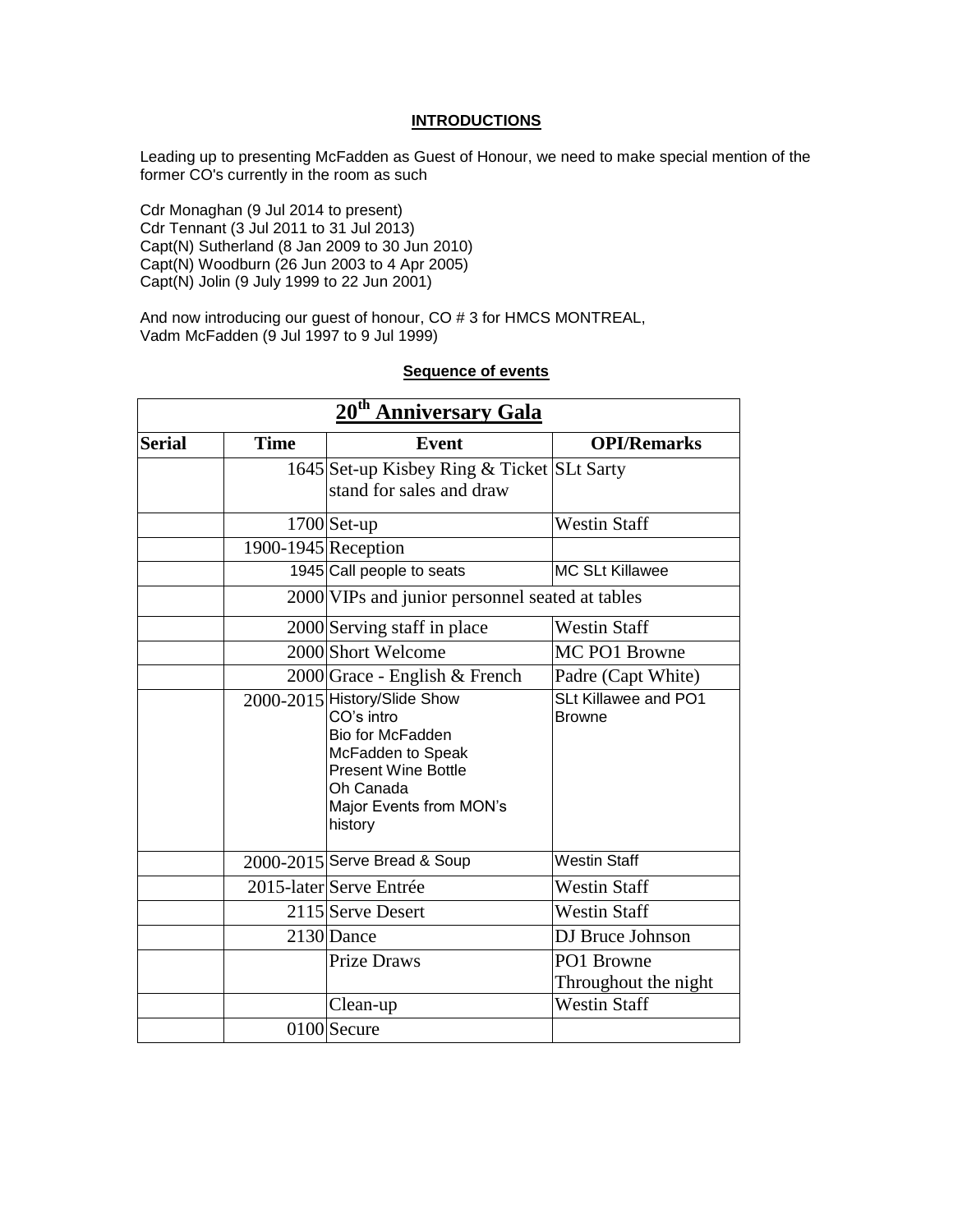# **PPT SLIDE 1**  PO1 Browne

Welcome, and good evening, ladies, gentlemen, honoured guests, and  $(n_{\text{NSERT NAME}})$ the bartender.

I'm Petty Officer First Class (or Petty Officer No Class to my close friends) Brad Browne, one of your MC's for this evening. Here with me is SLt Jacob Killawee, my partner in crime.

We've all heard through the years that it is the sailors, and not the ships that constitute the Navy.

However.

This evening, we the sailors are gathered to celebrate the 20th anniversary of our ship.

Those two decades have seen our ship through an entire generation of sailors. Fathers that I sailed with years ago, well, their sons are now on this ship with us.

In the 20 years that our ship has been sailing, it's done numerous overseas deployments, I've personally taken this ship as far north as Norway, as far South as Colombia, and as far East as Turkey.

Members of MONTRÉAL's ships' company have chewed the dust in Afghanistan, and stood tall and proud as the gun's crews at the  $90<sup>th</sup>$  Anniversary of the battle of Vimy Ridge. We've sent sailors far and wide, representing our nation, all of us wearing the flag on our shoulders.

Other notable points...we had sailors representing the crew at the  $60<sup>th</sup>$  Anniversary of VE day in Appeldoorn, Holland in 2005. MONTRÉAL was one of 3 warships that was selected for the honourary sailpast during the celebrations at the  $200<sup>th</sup>$  Anniversary of the Battle of Trafalgar and the International Fleet Review. It's not too often that the Queen sends the message "Splice the Mainbrace!"

Our ship was selected in 2007 as part of Canada's response to a crisis in Lebannon, and went from a short work period on a Friday, to recalling personnel from Parental leave on Saturday, to sailing on Monday to do some equipment tests in preparation to help evacuate 30,000 people.

This ship has been at the tip of Canada's spear in terms of Naval deployments, and international representation, and while we are here today to celebrate the  $20<sup>th</sup>$  anniversary of our ship, it is, in fact, the crew that enabled all of these things, and so today, it is us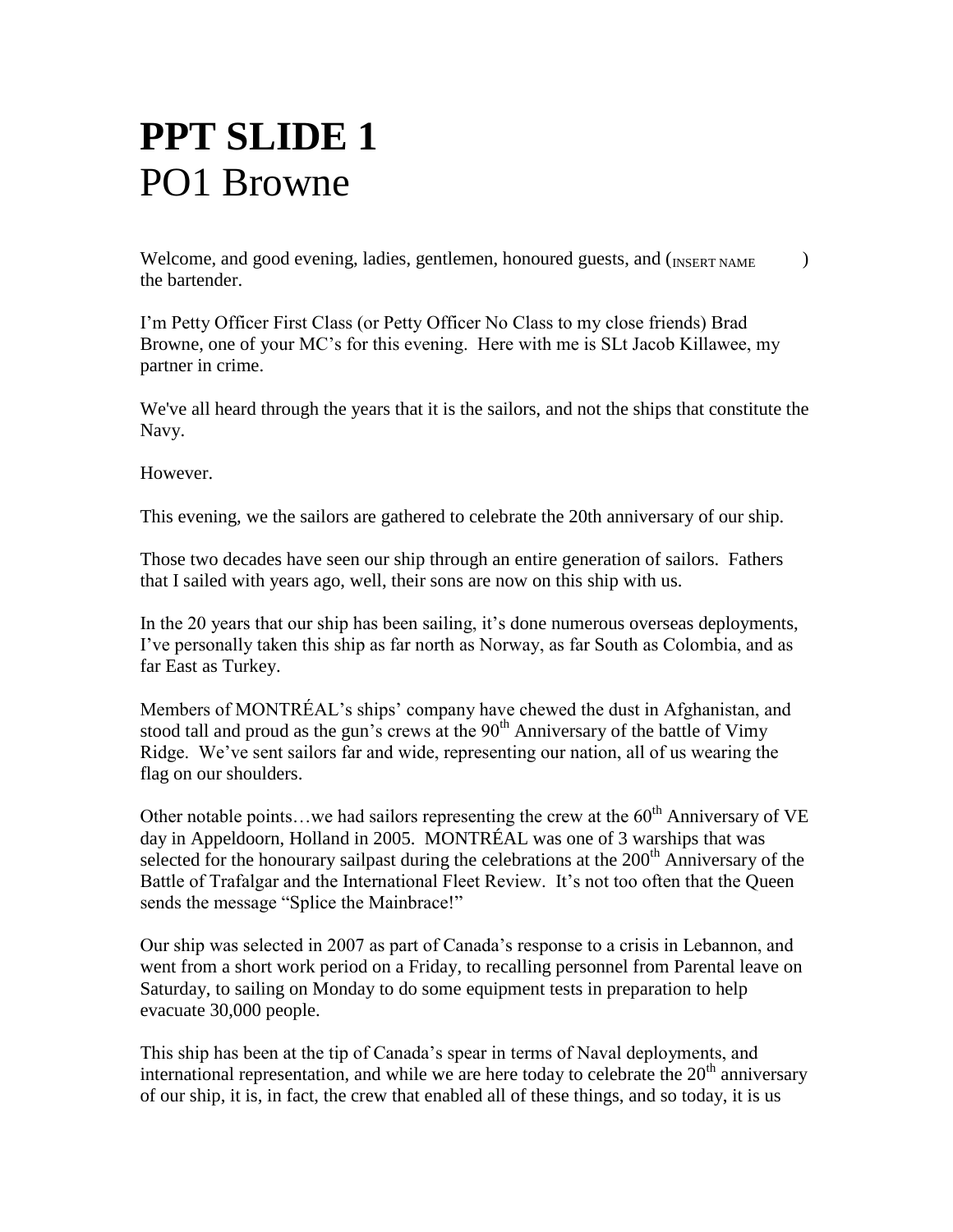who carry forward with this task, and we're now in the midst of another big one…the FELEX project.

Now, I'd like to call forward the Padre to bless the meal, and our time together this evening.

### **Padre: PADRE OFFERS BLESSING FOR MEAL.**

My thanks Padre, please enjoy the evening.

Before we kick off with the meal, we're going to look at a few historical highlights from MONTRÉAL's past....so now let us have a quick look at the ship who's battle honours we perpetuate.

#### **PPT SLIDE 2**  SLT Killawee (K319 Dates)

#### K319 HMCS MONTRÉAL

The first HMCS MONTRÉAL was a River Class Corvette, built in Montreal by Canadian Vickers Ltd, commissioned in 1943, sailed on Convoy duties in 1944 and then escort training duties in the UK, based out of Plymouth and Portsmouth until March 1945.

#### **PPT SLIDE 3**  SLT Killawee (K319 Stbd Side)

She was refitted for the south pacific area, but was never deployed. She ended up being paid off on October 15, 1945, then scrapped in Sydney NS in 1947. There were 151 River Class ships built, and at about 1500 tons, she was about 1/3 the size of our ship (though only half the length.)

#### **PPT SLIDE 4**  SLT Killawee (K319 Port Side)

Interestingly, the 40mm Bofors guns used as her secondary armament "grew up" after the war and was developed into the 57mm Bofors that we have onboard today. As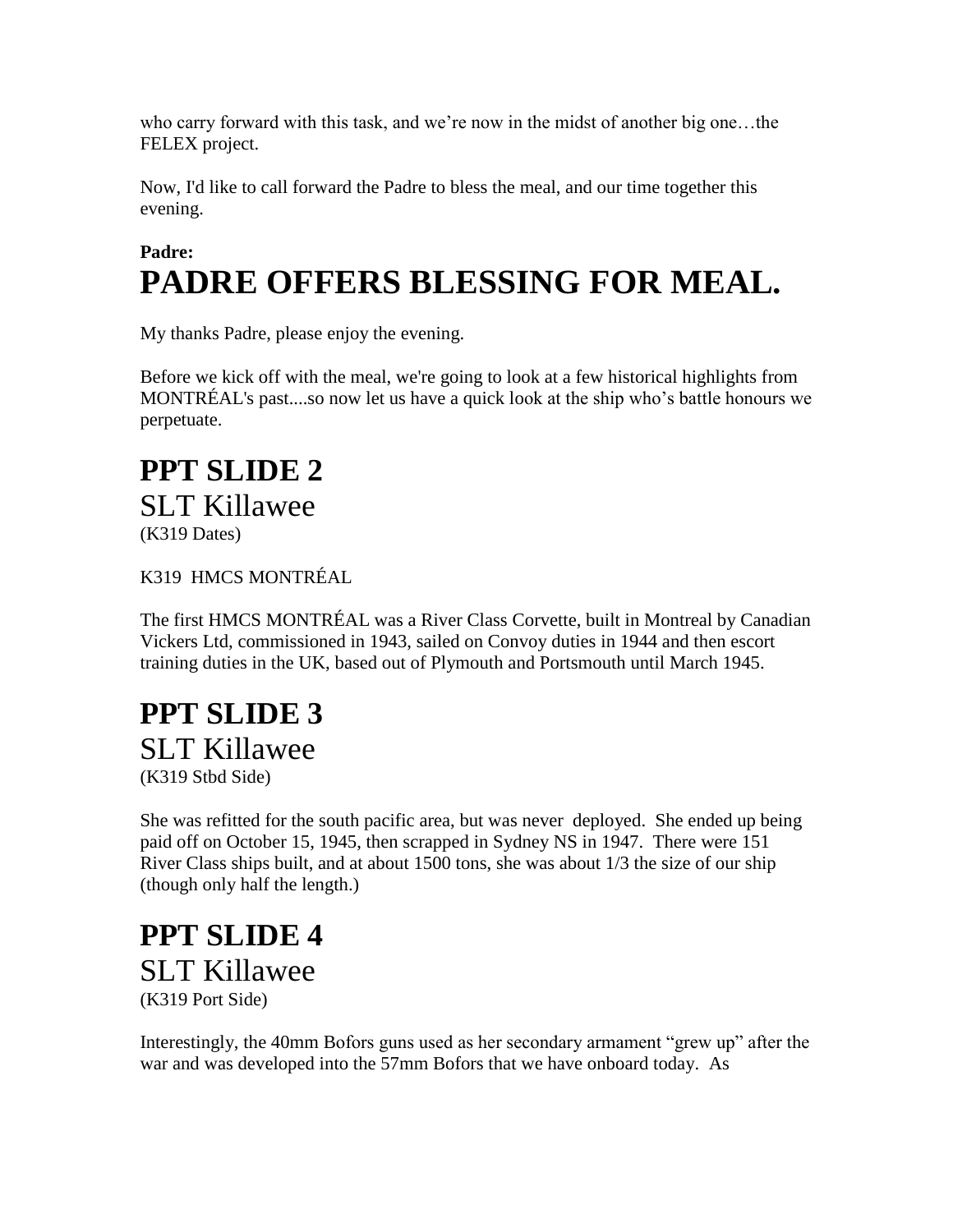### **PPT SLIDE 5**  PO1 Browne

(FFH 336 Commisioning dates)

Our ship is the 7th of the Canadian Patrol Frigates to be commissioned.

How many of you know what the ship's Motto is?

#### Ton Bras Sait Porter L'Épée (We Stand On Guard For Thee)

Our ship's motto is an excerpt from our national anthem. And over the years, here are some examples of how Canada has stood on Guard.

# **PPT SLIDE 6**

PO1 Browne

(MON at Sunset with Zodiac)

My first exposure to HMCS Montréal was in August 1994. I was an Ordinary Seaman working at Fleet Maintenance Group at the time, and I was part of the team of Acoustic Techs who had the opportunity to help fix the sub's SONAR Dome after there was a "little" bump coming alongside. The Admiral was actually onboard the sub when the bump happened, and I understand that the real tragedy there was some spilt coffee! However, the sub's Fiberglass SONAR Dome was laid down in the dockyard, and for weeks as we walked into and out of the yard, that dome was sitting on the Jetty, and I shall never forget, some wit decided (no, it wasn't me!) to circle the smashed up section and write "LE OOPS" with chalk on it.

## **PPT SLIDE 7** SLT Killawee

(Commanding Officers)

Leading up to presenting McFadden as Guest of Honour, we need to make special mention of the former CO's currently in the room as such

Cdr Monaghan (9 Jul 2014 to present) Cdr Tennant (3 Jul 2011 to 31 Jul 2013) Capt(N) Sutherland (8 Jan 2009 to 30 Jun 2010) Capt(N) Woodburn (26 Jun 2003 to 4 Apr 2005) Capt(N) Jolin (9 July 1999 to 22 Jun 2001)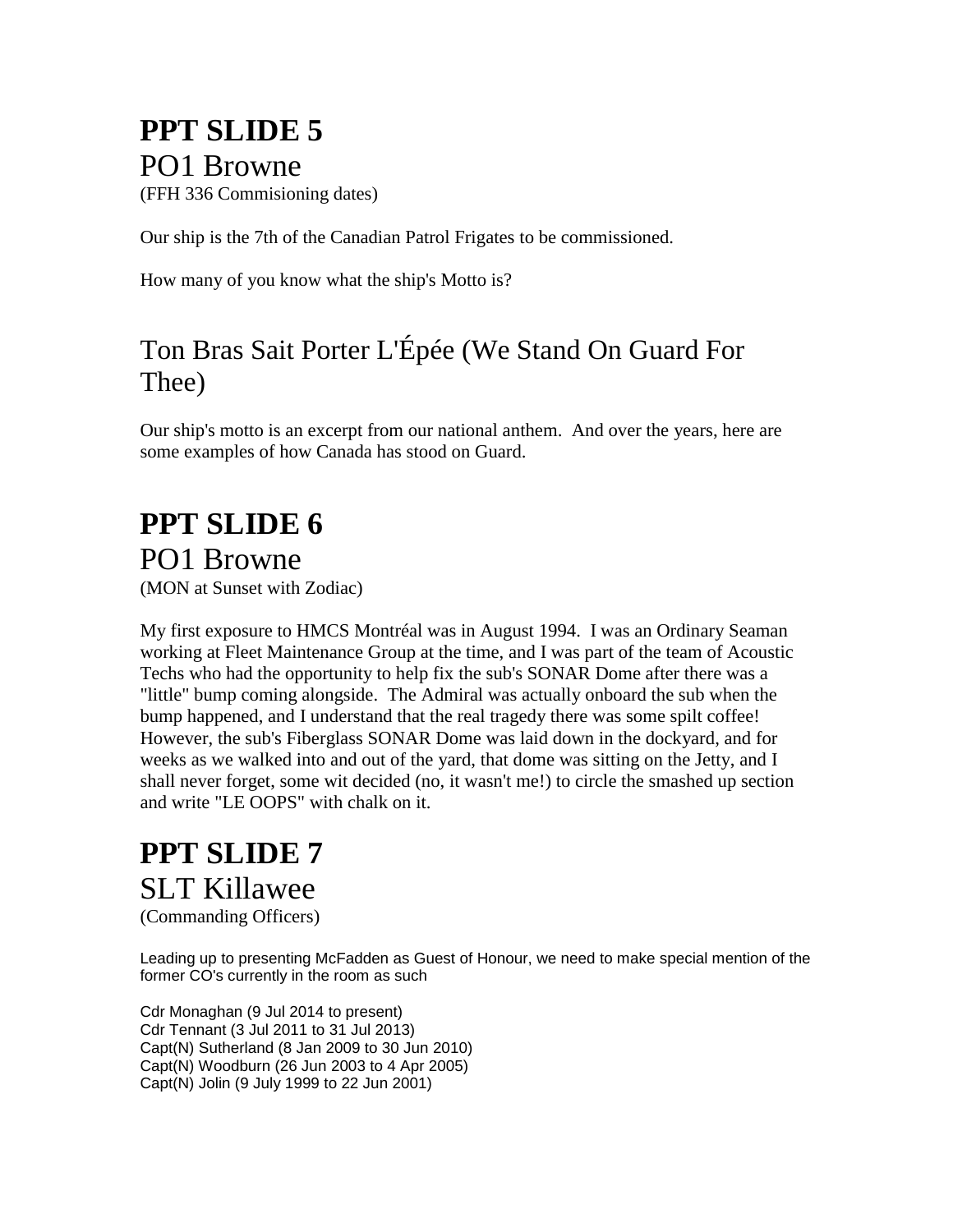And now introducing our guest of honour, CO # 3 for HMCS MONTREAL, Vadm McFadden (9 Jul 1997 to 9 Jul 1999)

### **PPT SLIDE 8** SLT Killawee

(Commanding Officers)

Leading up to presenting McFadden as Guest of Honour, we need to make special mention of the former CO's currently in the room as such

Cdr Monaghan (9 Jul 2014 to present) Cdr Tennant (3 Jul 2011 to 31 Jul 2013) Capt(N) Sutherland (8 Jan 2009 to 30 Jun 2010) Capt(N) Woodburn (26 Jun 2003 to 4 Apr 2005) Capt(N) Jolin (9 July 1999 to 22 Jun 2001)

And now introducing our guest of honour, CO # 3 for HMCS MONTREAL, Vadm McFadden (9 Jul 1997 to 9 Jul 1999)

**PPT SLIDE 9** PO1 Browne Guest of Honour Bio

#### **Vice-Admiral Philip Dean McFADDEN, CMM, CD**

Vice-Admiral McFadden joined the Canadian Forces (CF) as a Cadet in 1974, attending Royal Roads Military College. He served in HMC Ships Yukon, Restigouche and Miramichi, as well as instructing navigation at the Naval Officers' Training Centre Venture. In 1982 he released from the CF to work with the Canadian Coast Guard at Vessel Traffic Services in Vancouver. In 1983 he re-enrolled in the CF serving in HMC Ships Chaleur, Miramichi, Kootenay and Thunder. In 1987 attended the year-long Combat Control Officers Course, followed in 1987 by an appointment to the destroyerescort HMCS Qu'Appelle. In 1989 he was appointed to the staff of the NATO Commander-in-Chief Eastern Atlantic at Northwood UK in support of the Standing Naval Force Atlantic. In 1990, on return to Canada, he served at the Canadian Forces Fleet School Halifax NS, followed by the staff of the Commander Fifth Canadian Destroyer Squadron, subsequently the Seventh Maritime Operations Group. In 1996 he attended the Canadian Forces Command and Staff College in Toronto, and later that year, on promotion to Commander he returned to Halifax as Executive Officer of the replenishment ship HMCS Provider. In 1997 he assumed command of the frigate HMCS Montreal, and in 1999 he changed over Command of Montreal to Capt(N) Jolin who is with us this evening and then he was appointed Commander Sea Training (Atlantic). In 2000 he was promoted Captain(N) and assumed responsibilities as Director Maritime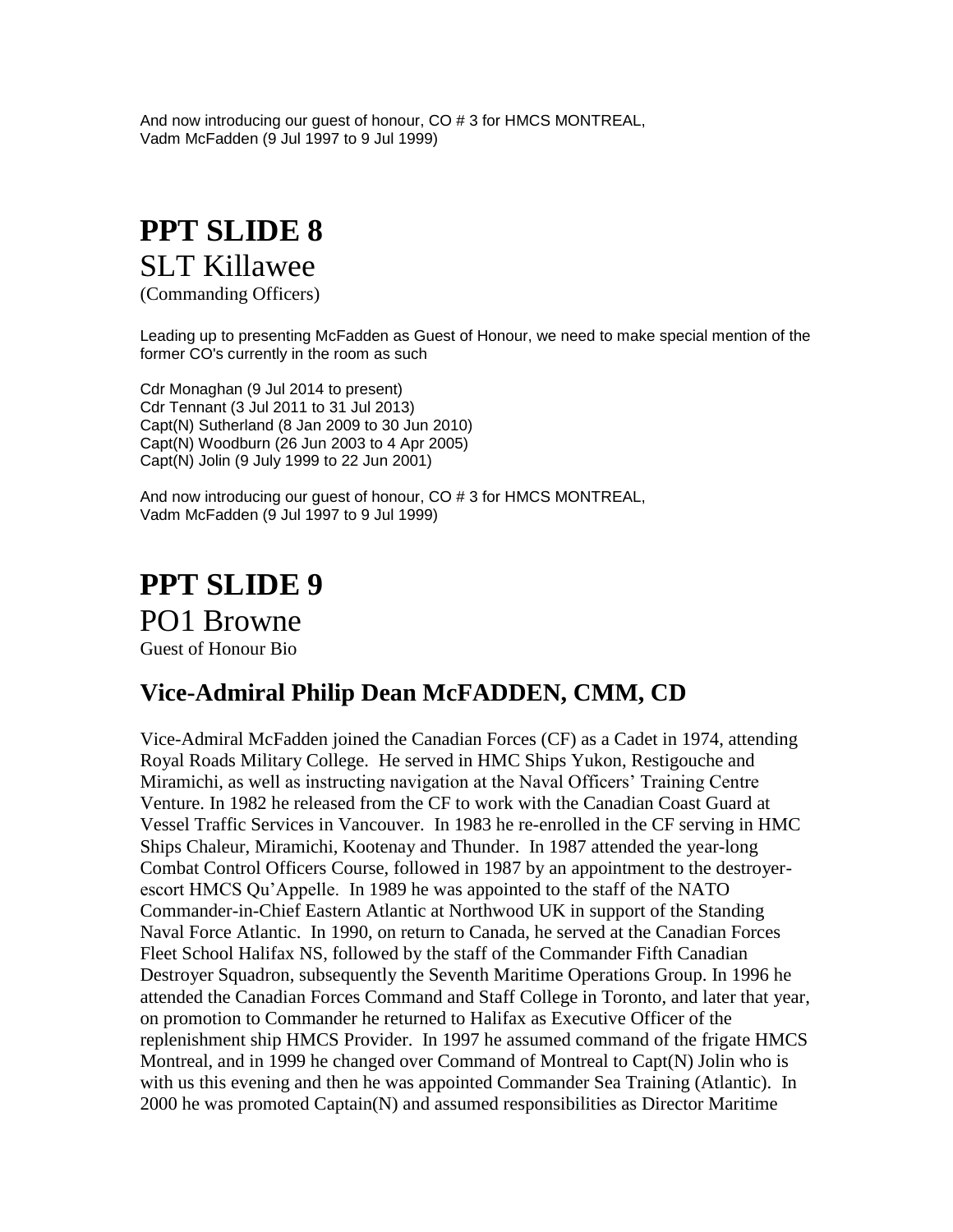Strategy for the Chief of the Maritime Staff at National Defence Headquarters (NDHQ) in Ottawa. Following year-long language training, in 2002 he was appointed Director Asia-Pacific Policy at NDHQ. In December 2003, upon completion of Advanced Military Studies at the Canadian Forces College, he returned to the east coast and assumed command of the Fifth Maritime Operations Group. Promoted Commodore in 2005, he assumed command of the Atlantic Fleet. In 2006 he was promoted to Rear-Admiral and assumed command of Maritime Forces Atlantic in August of that year.

Promoted to Vice-Admiral in June 2009, Vice-Admiral McFadden returned to NDHQ in Ottawa as the Commander Maritime Command and Chief of the Maritime Staff, in which position he served until his retirement in July 2011.

Or:

#### **Vice-Admiral Philip Dean McFADDEN, CMM, CD**

Vice-Admiral Philip Dean McFadden joined the Navy in 1974, and passed through Royal Roads on his way to the fleet. Sailing on boath coasts, and spending some time with the Coast Guard, his path has taken him to the heights of the RCN. Having sailed on most classes of ship that the RCN has operated, including the Restigouche, Yukon, Miramichi, Kootenay, Thunder, Chaleur, the Qu'Appelle, and as the XO of the Provider. In 1997, he was appointed the CO of the Montreal, deploying with her for the NATO in 1998.

He moved from MON to be the CO at Sea Training before succumbing to the call of NDHQ and leaving the fleet behind (temporarily) for Ottawa.

His time inland allowed him to advance back to the coast, where he commanded MOG 5, and was promoted to Commodore, then to Rear Admiral as Commander MARLANT.

No good deed goes unpunished, so Vice Admiral McFadden returned to NDHQ as the Chief of Maritime Staff and Commander of Maritime Command, finally reefing in his sails and hanging up his tunic one last time in July 2011.

I understand that VAdm McFadden has a few words he'd like to share with us, I'll ask him to come forward at this time, Sir, the mic is yours.

Speaking......

### **THANKS + WINE BOTTLE PRESENTATION**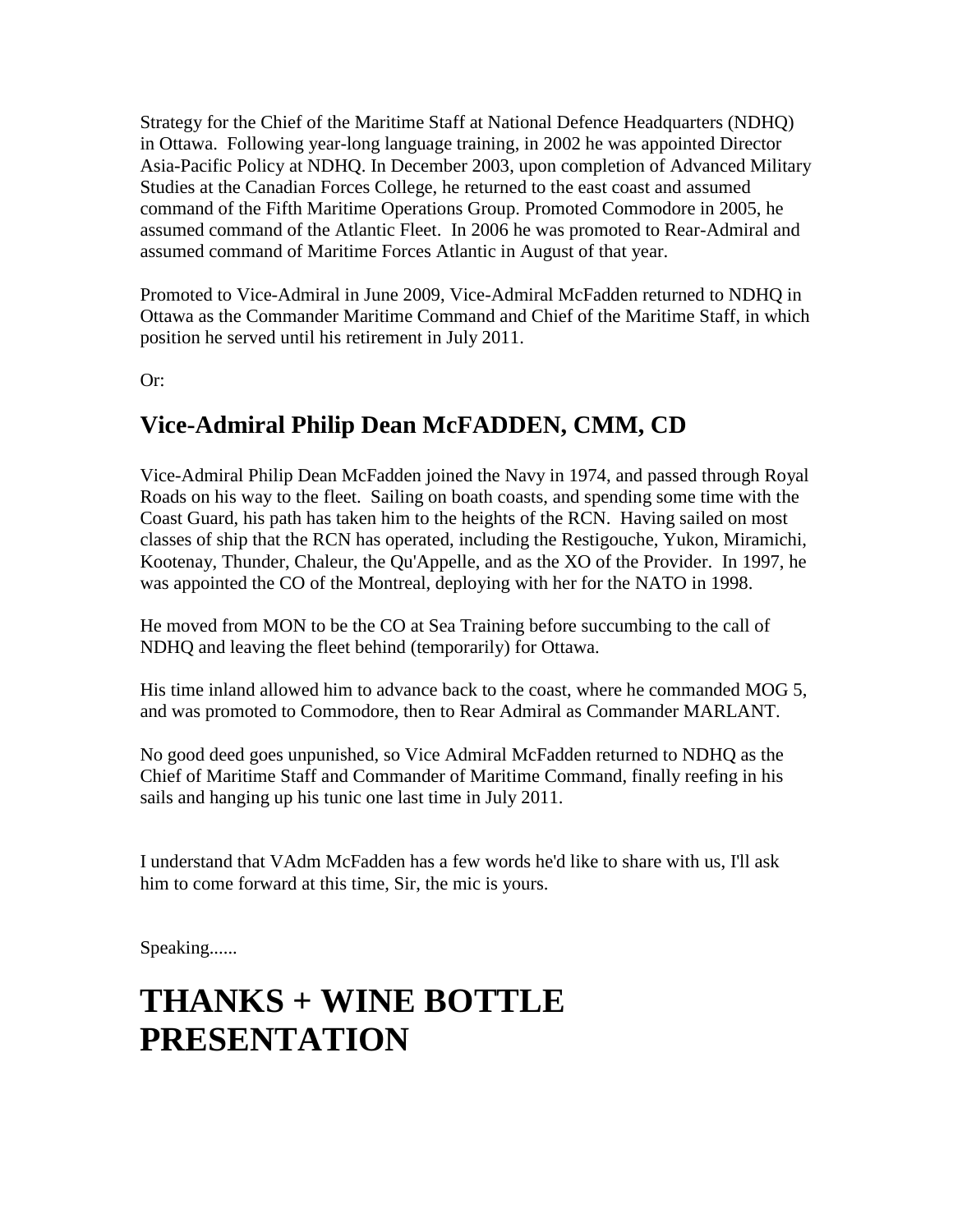Sir, our thanks for both your time leading on HMCS Montreal, and the guidance you provided at the Helm of the RCN. I recall when you spoke to us in the MS&Below Mess on the Montreal in 2007, and then, as now, you speak to the matters at hand.

We now have a small token of our crew's appreciation for your time here this evening, I want to present you with a commemorative bottle of wine, celebrating HMCS MONTRÉAL's 20th anniversary.

#### **PPT SLIDE 10** PO1 Browne (Oh Canada)

I would now ask all of you to join me as we stand for the playing of Oh Canada.

#### **PPT SLIDE 11** PO1 Browne (Key Events)

HMCS MONTRÉAL has been busy for 20 years now. For almost 6 of those years, I've been onboard.

I haven't seen all of what the ship's done, but we will speak briefly to some of the goingson that the ship's been involved with.

### **PPT SLIDE 12** PO1 Browne

(NATO 95/NATO 98)

It's hard to speak of something that happened 19 years ago if you weren't there, so I got ahold of a friend of mine who was the very first person to land a Sea King on the HMCS MONTREAL. Major (Retired) Jason Graveline. He's now an air ambulance pilot with STARS in western Canada, so he cannot make it this evening, but he passed me some photos and some anecdotes to share:

On 23 Jun 95, Crew 1 departed with all of Crew 2 onboard except me. I stayed on as LSO until they were airborne. I then transferred control to FLYCO who cleared MOLSON over and then I was hoisted into the helo. About 5 min later, the helo lapsed 10000 flying hours with all aircrew onboard. Shortly after, I was hoisted back down so I could LSO the landing. Crew 2 got off and Crew 1 carried on with the trip. At the end of the flying day, the cooks gave us a cake with 10000 hours Molson on it to celebrate.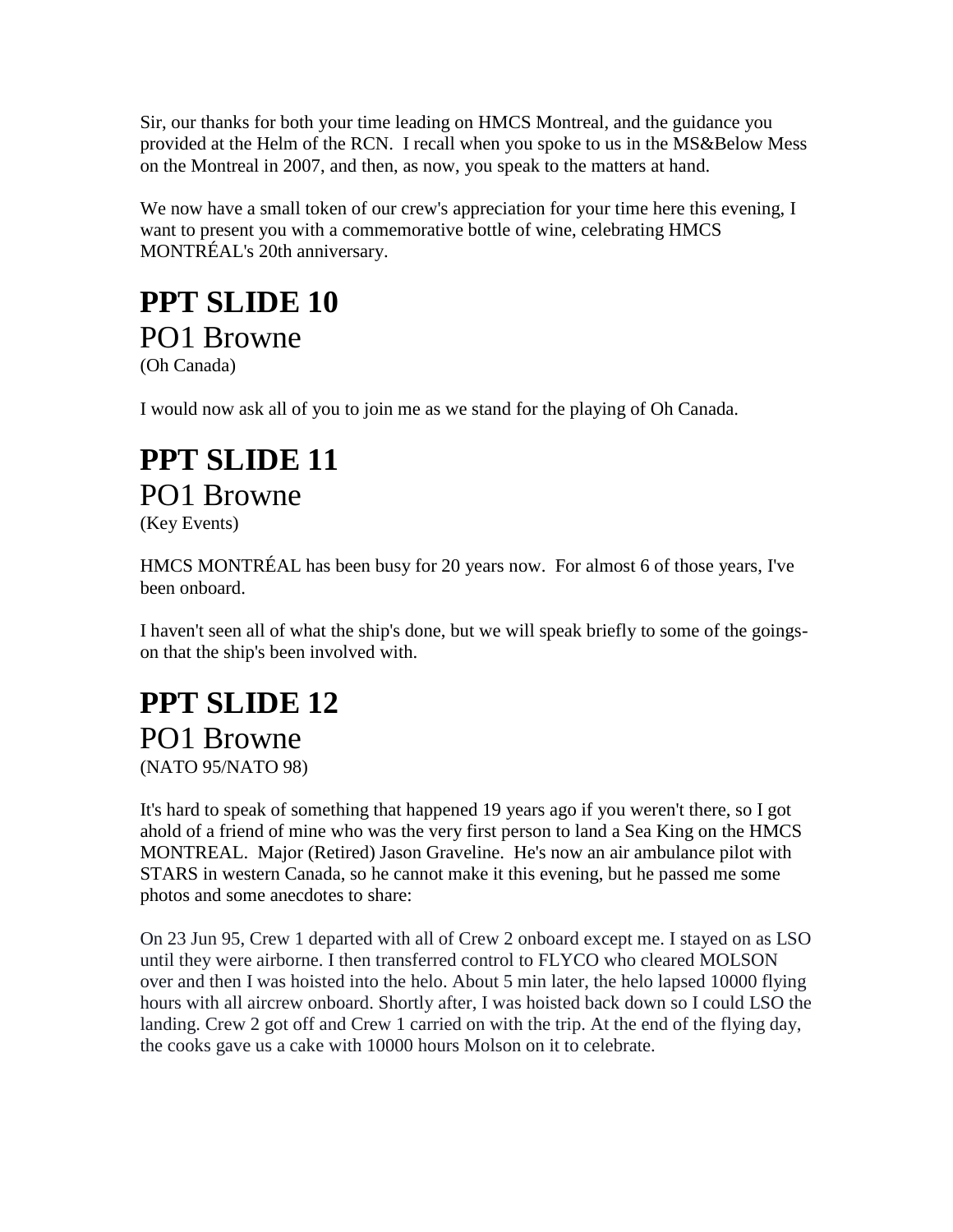#### **PPT SLIDE 13** PO1 Browne (NATO 95/NATO 98)

"Crew 2 conducting helo boarding of MV Juniper, 4 Feb 95 in the Adriatic Sea. Pictured are Capt Tasseron (L) and MCpl Laporte (R). We hovered directly over the white atco trailer port side, putting the white crane in the right seat chin window. My records show: "Wind Red 30@30-40kts, heavy pitch and roll". This was a very tricky insertion, commenced at sunset and extraction completed in the dark. With the first 6 onboard on extraction, we got a series of transmission chip lights and had to emergency recover on MTL. The Dutch Lynx recovered the other 6 party members. Lt Koester was Co-pilot with me. Lt(N) Ian Wood was NBP Commander."

Interestingly, I was on HMCS CHARLOTTETOWN when HMCS MONTREAL relieved us to commence her 1998 NATO Deployment. We met a day out from Mayport Florida, and did an at sea transfer of deployment related equipment, everything from the Moose Antlers for the Moose-milk Table to the NATO Crests from the Bridge-wings.

### **PPT SLIDE 14**

SLT Killawee (OP APOLLO/OP NARWHAL)

"The Classic Persian Excursion"

#### **PPT SLIDE 15** PO1 Browne (NATO 05/OP LANCASTER 2006)

I was onboard MON for the NATO in 2005, and could tell some tales, but between the stolen garden gnome, the mermaid statue, and the wide variety of port visits, it was one of the best deployments I've done in my life. The crew gelled as a team in a way that I'd never seen before, and I think a part of that was from the shared experience of losing a shipmate.

LS Robert Leblanc went over the side off the coast of Poland late one night. He was the night steward. I can tell you I've never heard a ship so silent as it was that night after the verification muster when we didn't find him. I was the door sentry in 15 Mess that night. I had a top bunk, he was in the bottom bunk on the other side of the stack from me. The entire NATO fleet turned around to help us look for him, to no avail. We held a memorial service at a chapel in Gdansk for him.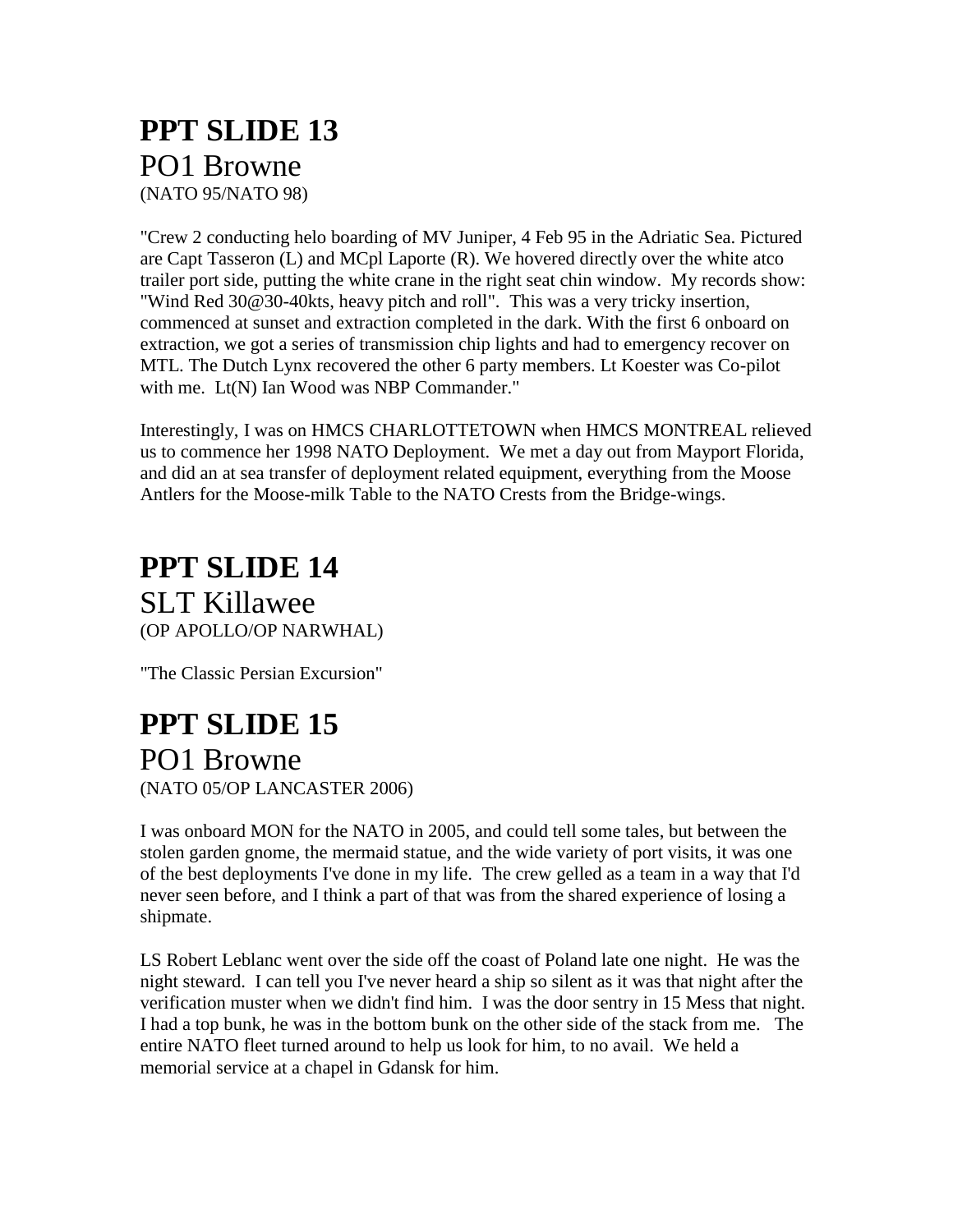The year after that NATO, MONTRÉAL got tasked with OP LANCASTER. This was a short, 12 day deployment to the Northern reaches of Canada's waters, and brought our crew in contact with some of the Northern Rangers, as well as other elements of the Canadian Army, learning to operate in a joint environment, and learning to operate at the edges of our ship's design.

#### **PPT SLIDE 16** PO1 Browne/SLT Killawee (OP CARIBE 2008/Joint Warrior)

I was on MON for the OP CARIBE in the first part of 2008.

We brought the ship through the MHP refit, getting her ready for the challenge of the anticipated Cyclone helicopters, we went storm chasing and smashed a brand new STIR fire control RADAR...as a result of that incident they shortened the cables on the bridgetop search-light by a few inches to make sure it could no longer reach the radome.

It was an almost never ending year of WUPs, but once we passed, the ship moved into an operational pattern that started with Landing ST(A) to the tourist train in the Bahamas, then transitioning to the first of two back to back Op Caribe's.

On the first one, we crossed paths with the HMCS ST JOHN's, on the second, a somewhat more exciting event occured where the ship siezed 4.3 tons of cocaine.

SLt Killawee will now speak on the helo crash/joint warrior.

#### **PPT SLIDE 17** SLT Killawee

(Op Nanook,/Duke & Dutchess)

SLt Killawee speaks on these

#### **PPT SLIDE 18** PO1 Browne (FELEX/BERMUDA)

Since HMCS MONTRÉAL came out of refit 13 months ago, and we marched into the Irving Shipyard to re-take our ship, we have seen some of the capabilities that the ship has gained. I've seen the ship's engineering readiness state go from having basically a working PA system, and a working Fire Pump system, to a ship that's now almost ready to head to sea and fire our guns, and move on to the next step of operational readiness, the transition back to being an operationally deployable warship.